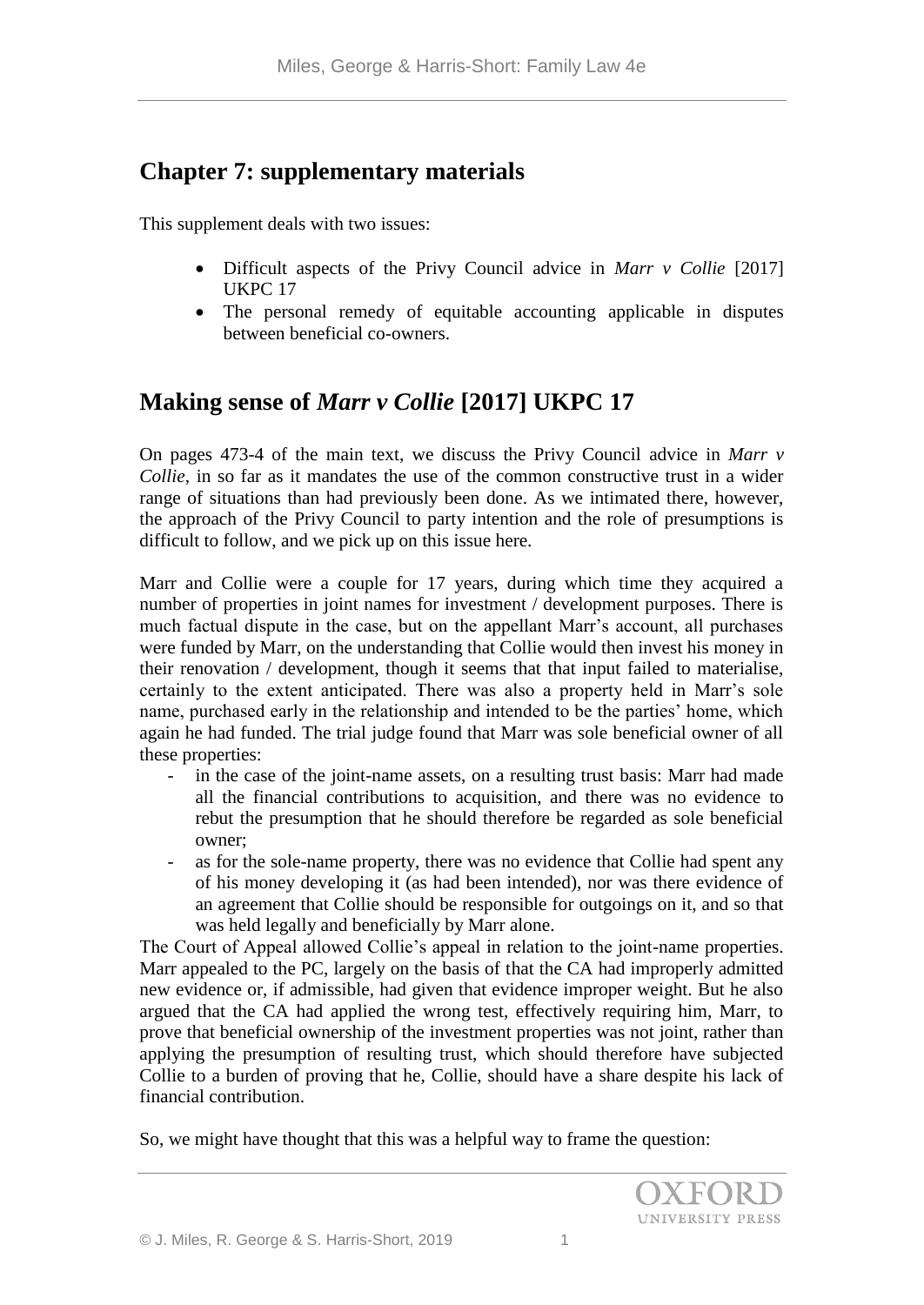- 1. was this a case for the resulting trust presumption, given the parties' unequal financial contribution to what were investment properties, rather than homes for their joint domestic occupation (see *Laskar*) – putting the burden on Collie to rebut that presumption with evidence of an intention by Marr to gift part of the beneficial title to Collie?
- or
- 2. was this case for *Stack*'s presumption of beneficial joint ownership mirroring the joint legal ownership – putting the burden on Marr to rebut that presumption by reference to evidence of a common intention, express or inferred, that the parties held the beneficial title in some other shares?

The answer to 1, which we address in the main text from page 473, was no – because *Stack* has been understood too narrowly.<sup>1</sup> It does not apply *only* to *purely* "domestic" cases, but extends to any context in which "the financial venture on which the parties had embarked was … associated with a mutual commitment to each other for the future", involving an "aspiration for a future equal sharing of proceeds".<sup>2</sup> This could apply equally to investment purchases made by a couple (or other family, presumably<sup>3</sup>) as to the acquisition of a shared home. On its facts, *Laskar* was not such a case, and so was properly decided on a resulting trust basis. But the facts of *Marr v Collie* should have been understood as the sort of joint personal venture to which the common intention constructive trust should be applied.

At the end of the extract set out on page 493 of the main text, the Board abhorred the "imposition" of the resulting trust solution on parties who had other intentions about beneficial ownership. It is doubtful whether anything would be "imposed" on parties in such a case: proof of the parties' contrary intentions can, of course, rebut a resulting trust presumption, where those intentions make clear that the beneficial title should be held other than in proportions reflecting the parties' financial input. But the starting point – resulting trust or common intention constructive trust – in theory nevertheless makes an important difference in terms of where the burden of proof lies. However, this is the point at which the Board's *obiter* remarks become rather opaque. The Board, it seems, would reject the clean set of alternatives we set out above:

## *Marr v Collie* **[2017] UKPC 17**

## *A clash of presumptions?*

53. If what Lady Hale described as a "starting point" (that joint legal ownership should signify joint beneficial ownership) is to be regarded as a presumption, is it in conflict with the presumption of resulting trust where the parties have contributed unequally to the purchase of property in their joint names? A simplistic answer to that question might be that, if the property is purchased in joint names by parties in a domestic relationship the presumption of joint beneficial ownership applies but if bought in a wholly non-domestic situation it does not. In the latter case, it might be said that the resulting trust presumption obtains.

54. The Board considers that, save perhaps where there is  $\underline{no}$  evidence from which the parties' intentions can be identified, the answer is not to be provided by the triumph of one

<u>.</u>

 $^{1}$  See [40]-[49].

<sup>2</sup> To state in positive terms the Board's converse appraisal of the facts of *Laskar* at [48]*.*

<sup>3</sup> E.g. *Adekunle v Ritchie* [2007] EWMisc 5 (EWCC).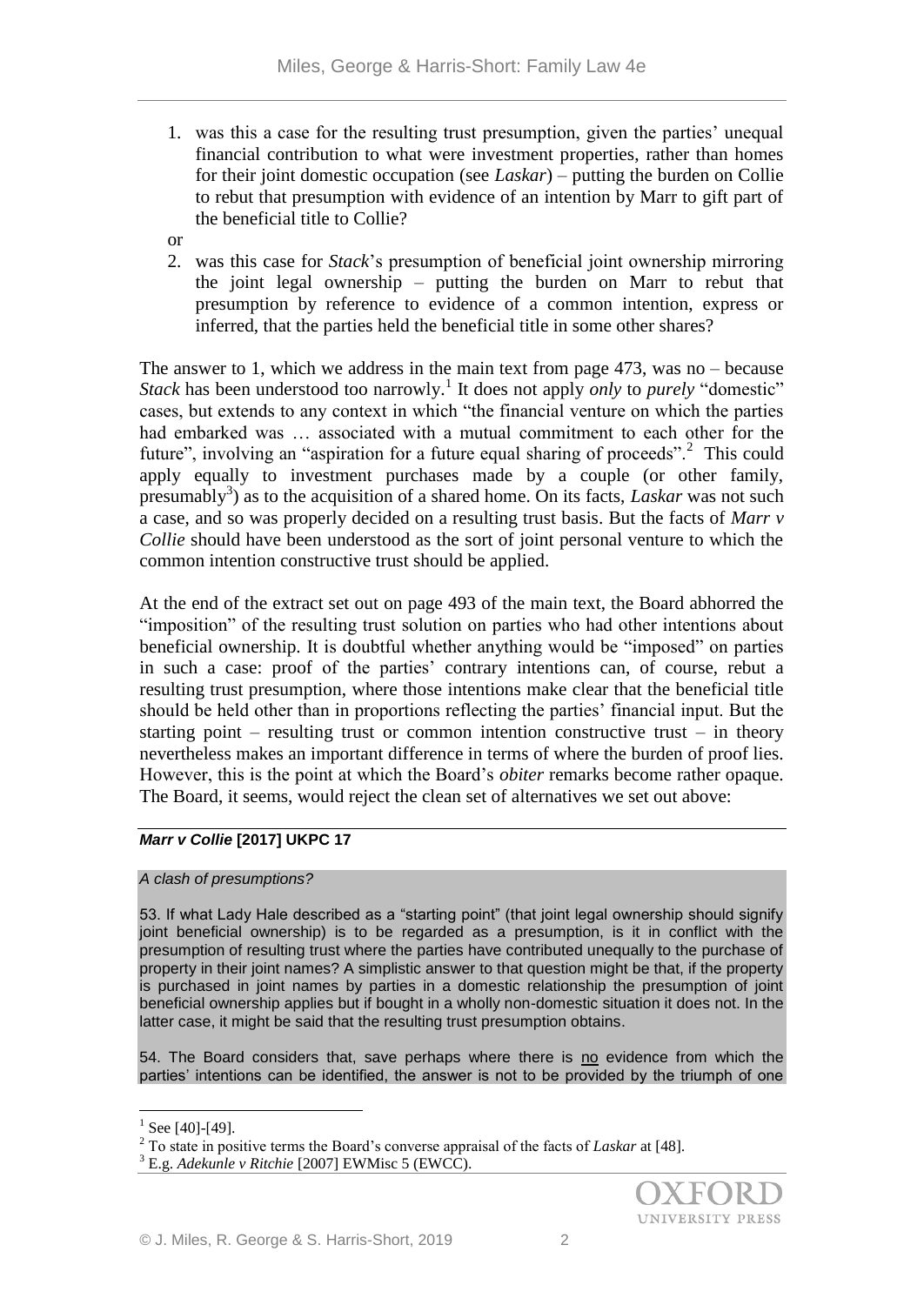presumption over another. In this, as in so many other areas of law, context counts for, if not everything, a lot. Context here is set by the parties' common intention – or by the lack of it. If it is the unambiguous mutual wish of the parties, contributing in unequal shares to the purchase of property, that the joint beneficial ownership should reflect their joint legal ownership, then effect should be given to that wish. If, on the other hand, that is not their wish, or if they had not formed *any* intention as to beneficial ownership but had, for instance, accepted advice that the property be acquired in joint names, without considering or being aware of the possible consequences of that, the resulting trust solution may provide the answer. [emphases added]

Para 54 is striking and surprising. Three points can be made:

- 1. In cases where there is truly *no* evidence about the parties' intentions, then we certainly do need to know which presumption applies – it is in precisely those cases that we need a presumption to give us an answer to fill the vacuum. Patently, whether the presumption is of resulting trust (causing beneficial title to follow the money) or of common intention constructive trust (causing beneficial title to follow the legal title, whether that be joint or sole-name) will make a substantial difference to the outcome. There need be no "clash" between them – we need simply to decide which is the right starting point for this class of case.
- 2. Moreover, these presumptions do not just fill a vacuum where there is *no*  evidence (which may be a rare occurrence). They also provide a *starting point* for any case, and a burden of proof for whichever party seeks an outcome at variance with that starting point to prove on the balance of probabilities the existence of some other intention as to how the beneficial ownership should be held.<sup>4</sup> There will commonly be *some* evidence, but perhaps not enough to satisfy that burden and standard of proof. Cases where evidence of the parties' intentions are "unambiguous" are, of course, easy to decide, and need no presumption at all where the basic legal principle is that beneficial ownership should reflect parties' intentions.<sup>5</sup> Harder are those cases where the evidence is ambiguous, again, making the choice of starting point and so burden of proof important – and finding of fact by the judge on the balance of probabilities essential.
- 3. The most striking part of para 54 is the suggestion that, if the evidence shows that the parties "had not formed *any* intention as to beneficial ownership" of property put in joint names (emphasis added), then the resulting trust approach might be applied instead. If correct, that is a considerable departure from what *Stack* was thought to have decided: namely, that in joint-names "domestic" cases, equity follows the law and so provides for joint beneficial ownership, absent evidence of a *contrary*

<sup>4</sup> See, for example, *Constandas v Lysandrou* [2018] EWCA Civ 613, *Dobson v Griffey* [2018] EWHC 1117, [27].

<sup>&</sup>lt;sup>5</sup> Provided their intentions are, absent the usual formalities for land transactions, backed by detrimental reliance by the party who will benefit from the intended division of equitable ownership: see main text on page 477and from page 490.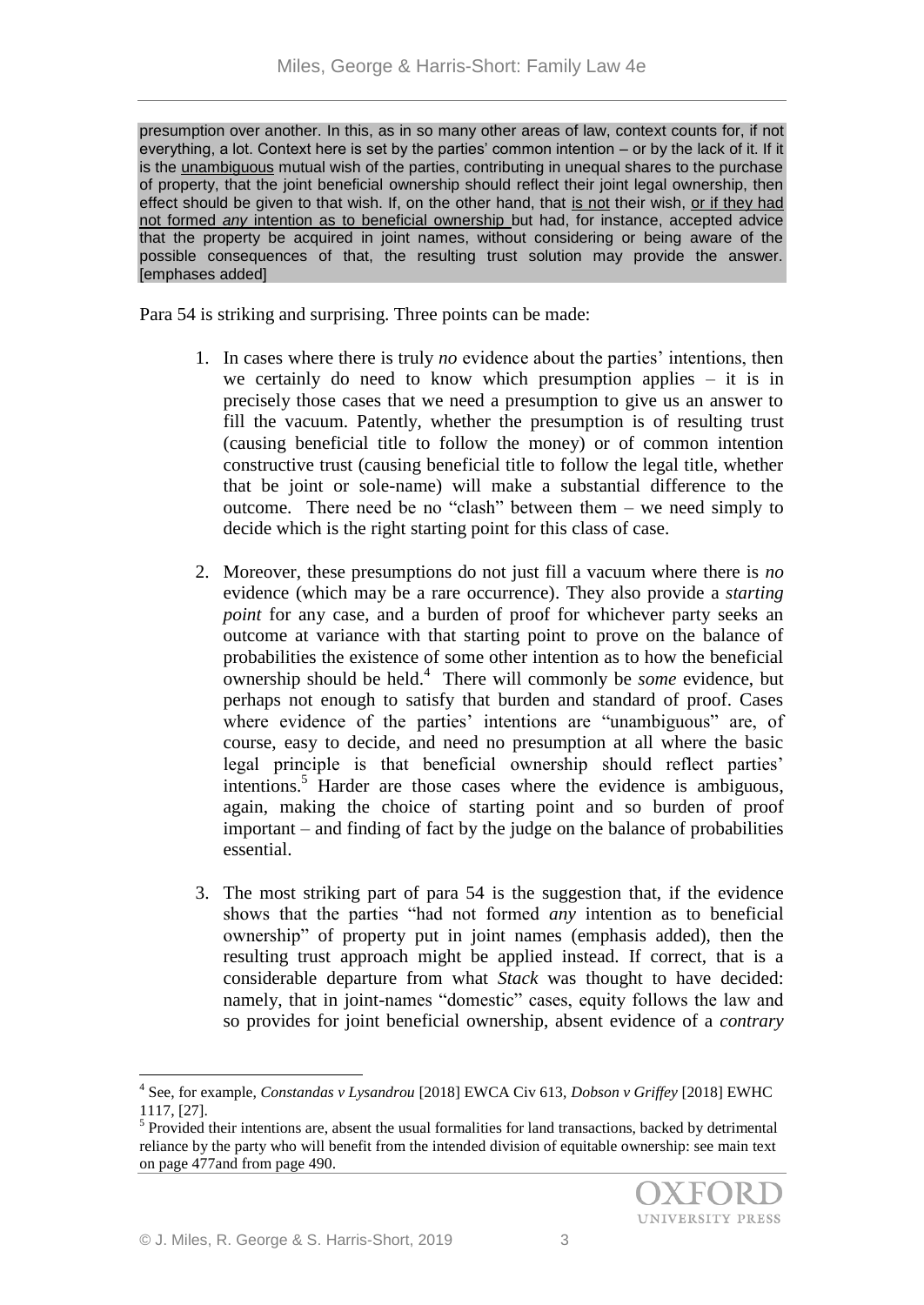(positive) intention about beneficial ownership.<sup>6</sup> These dicta instead suggest that couples who have acquired a property in joint names<sup>7</sup> but did not think about beneficial ownership at all should be consigned to the resulting trust. If correct, that would reverse the progress that *Stack* was widely thought to have made in advancing the cause of partners whose contributions to the parties' relationship were non-financial in nature. Couples in these cases may very well not have given any thought at all to *beneficial ownership*, specifically: see the empirical research that we discuss from page 495 of the main text. It is precisely where parties have no intention of their own that the legal presumptions, in filling the vacuum, effectively serve to impute an intention to them. If that imputed intention is to be one of resulting rather than constructive trust, that will inevitably bring disadvantageous results for economically weaker partners. But if the parties really had no intention at all about beneficial ownership, it is no more obvious that the resulting trust analysis should be applied in default than that the constructive trust joint-names presumption should apply instead. The law is making a critical choice here, with very real ramifications for the individuals concerned.

These dicta also create fresh uncertainty and evidential difficulty for couples seeking to settle these cases, by making inquiry about parties' intentions vital in a broader range of cases and without a clear starting point. On the facts of *Marr v Collie,* the Board was quite clear that proper scrutiny of the parties' intentions was required but had not been undertaken by the Bahamian courts, and so the case was remitted for determination of those factual questions. These remarks in *Marr* have yet to have any impact in the English courts. But we would argue that the so-called "simplistic answer" (as it is dubbed in para 53) has much to commend it.

See further George and Sloan (2017) and Virgo (2018), 296-7; cf the positive appraisal offered by Roche (2017).

 $7$  The position is, we would say properly, different in the case of property registered in the sole name of one party, where proof of a common intention to confer a beneficial share on the claimant is essential to get the case off the ground at all: *Midland Bank v Cooke* [1995] 4 All ER 562, 575.



<sup>6</sup> E.g. *Fowler v Barron* [2008] EWCA Civ 377, [34].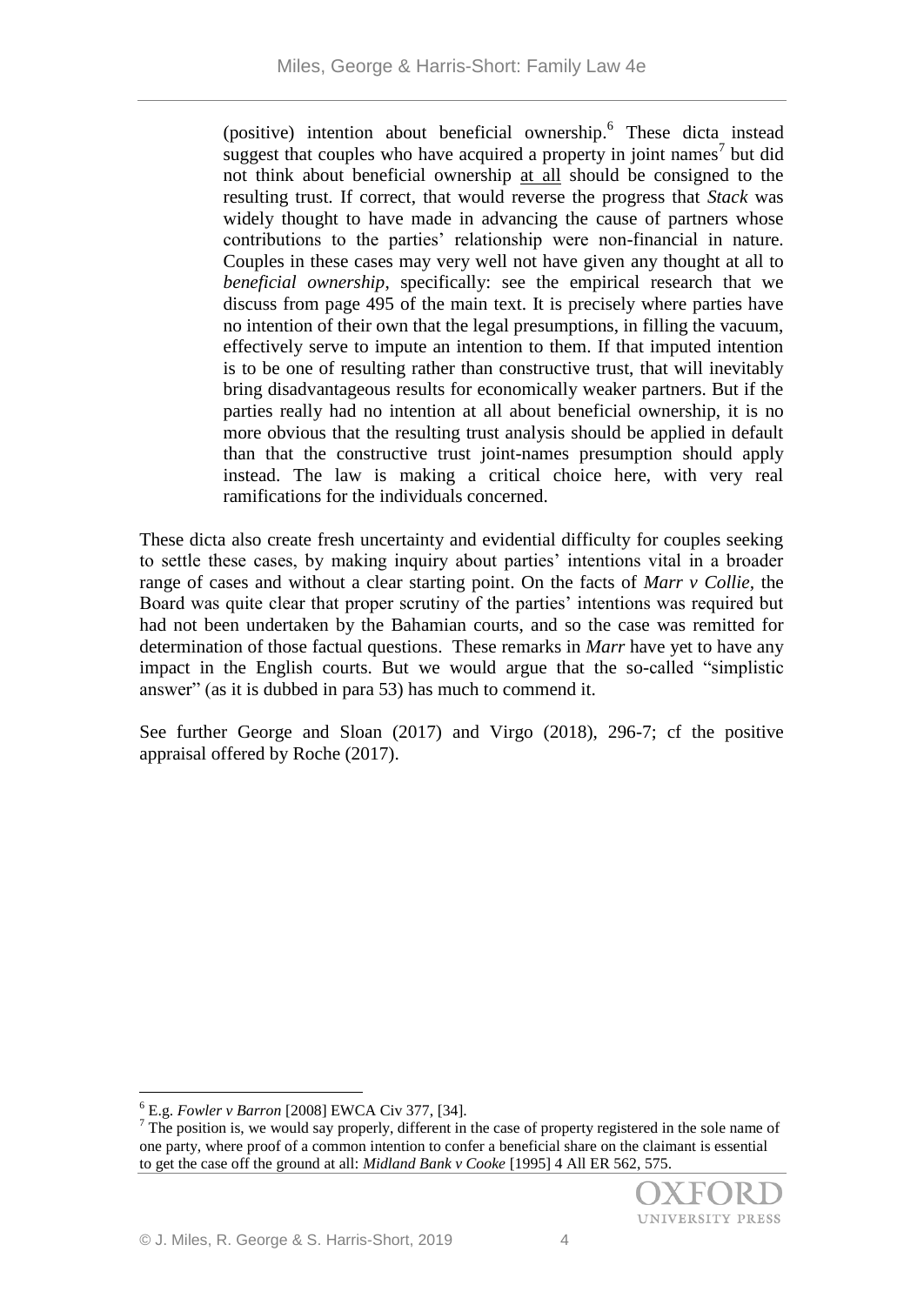# **Equitable accounting, or quantification of beneficial shares?**

# *Equitable accounting*

*This account draws heavily on Cooke (1995) and Bright (2009), to which readers are directed for full discussion and case references for the law described here.*

Imagine a couple who bought a house together expressly as beneficial joint tenants. The relationship breaks down and one party, A, moves out. The party who stays behind, B, continues to make all the payments on the mortgage and does a loft conversion. A applies to the court under the Trusts of Land and Appointment of Trustees Act 1996 for the property to be sold and the proceeds of sale divided in accordance with the parties' beneficial interests – here, 50:50. So far, so straightforward. But what, if anything, is the relevance of the facts that since the parties separated, (1) B has been able to occupy the entire property 'for free' while A had to find property to rent, but that (2) B has been paying all the outgoings on the property, in particular the mortgage, since A left and has also spent money on the property which has increased its value? Since the parties have an express declaration of trust,<sup>8</sup> it is unlikely that these events could have altered the parties' beneficial shares.<sup>9</sup> What remedy, if any, is available to A or B in relation to these events? The answer lies in the personal remedy<sup>10</sup> of 'equitable accounting' and (possibly) the provision of 'compensation' in relation to exclusion from occupation under TOLATA 1996.

Note: as a personal remedy, rather than a proprietary right that takes the form of an adjusted share in the beneficial interest, it involves a simple (re)payment of money due; cf an increased beneficial share, which would see the claimant benefit from any inflation in the value of the property.

Equitable accounting has been described in the following terms:

## *Bernard v Josephs* [1982] 1 Ch 391, 405

#### **GRIFFITHS LJ:**

<u>.</u>

When the proceeds of sale are realised there will have to be equitable accounting between the parties before the money is distributed. If the woman has left, she is entitled to receive an occupation rent, but if the man has kept up all the mortgage payments, he is entitled to credit for her share of the payments; if he has spent money on recent redecoration which results in a much better sale price, he should have credit for that, not as an altered share, but by repayment of the whole or a part of the money he has spent. These are but examples of the way in which the balance is to be struck.

<sup>&</sup>lt;sup>10</sup> As a personal rather than proprietary remedy, equitable accounting does not reflect a property right capable of having priority over third party creditors of the defendant, and so its enforcement against the defendant depends on that party having the means to pay; it cannot simply be enforced against the property in question in priority over other unsecured creditors.



<sup>8</sup> Contrast the willingness of the Supreme Court in *Jones v Kernott* [2011] UKSC 53 – an *implied* trust case – to find an ambulatory common intention constructive trust to reflect a finding that the parties' intentions regarding beneficial ownership had changed post-separation.

<sup>9</sup> That would require the claimant to make out a case in proprietary estoppel or common intention constructive trust superseding the express declaration of trust: see p 132 n 45 of the main text.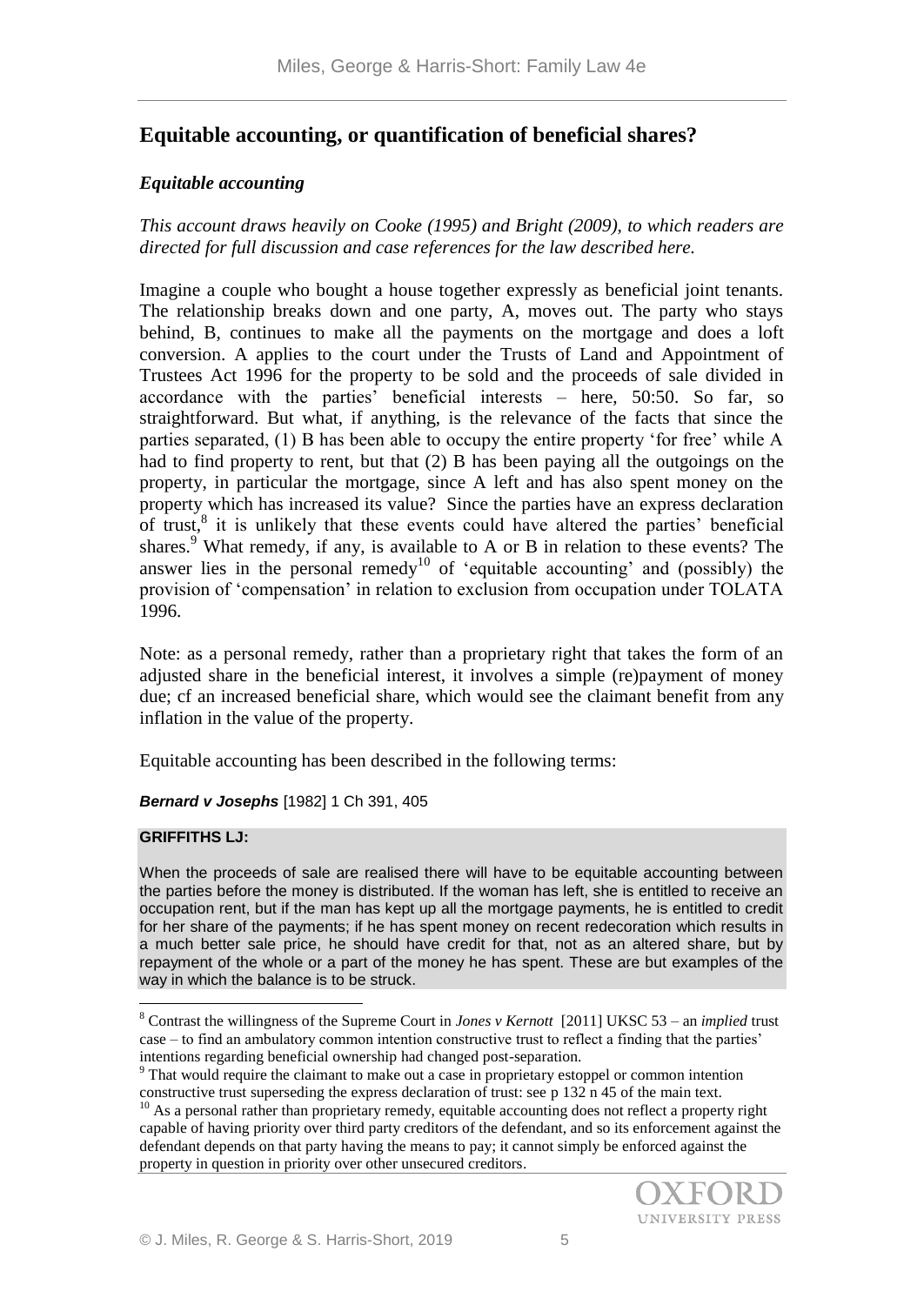Lizzie Cooke puts it this way: 'equitable accounting is a way of calculating the balancing payments that should be made between joint owners of land who may have borne an unfair share of the costs of ownership, or have enjoyed an unfair share of its benefits.'<sup>11</sup>

There are four main issues in relation to which equitable accounting might operate:

- (1) expenditure by one party on improvements to the property which have not increased the improver's beneficial share; $^{12}$
- (2) occupation of the property by one co-owner to the exclusion of the other;
- (3) payment of mortgage and other joint debts by one party without contribution from the other; and
- (4) receipt of rents and other profits from the property by one co-owner alone.<sup>13</sup>

In several cases concerning cohabitants, the courts have held that accounting for these sorts of payments will usually only be made in relation to payments made during the period after the parties have separated. While parties are living together, it is assumed – in the absence of express evidence to the contrary – that they do not mind who pays for what: that it can be taken to have been 'thrown into one pot' as a matter of joint benefit.<sup>14</sup> It will often be the case (or be assumed) where A is owed occupation rent by B but B has been paying the mortgage that the two claims just cancel each other out. But it is possible that the value of each claim will be different so that a balancing payment should be made by one party.<sup>15</sup>

Quantification of the sum due depends on which of the four issues the case concerns. (In the examples here, we assume the parties hold the beneficial interest 50:50; where the beneficial interest is held in unequal shares, the accounting will instead reflect that ratio.) In relation to (1) improvements, the courts tend to award the lower of half the value of the expenditure or of any consequent increase in the value of the property. In relation to (3) mortgage payments etc, the other party must pay over his share of debt – so on our example half of the sum paid. (4) Rental receipts are likewise shared equally.

We consider occupation rent (2) last because there is now a competing statutory jurisdiction under which compensation for occupation rent might be ordered, under ss 13-15 of TOLATA 1996. The reach of TOLATA in this area is not entirely clear,<sup>16</sup> but in at least some cases it will instead be used to provide 'compensation' for

 $11$  Cooke (2007).

 $12$  Here, the fact that the remedy is personal not proprietary may be particularly significant: no proportionate share in any resulting increase in value of the property: Smith (2017), 211.  $13$  See generally Cooke (1995).

<sup>&</sup>lt;sup>14</sup> E.g. *Young v Lauretani* [2007] EWHC 1244 (re contributions to mortgage and occupation rent); see also *Clarke v Harlowe* [2005] EWHC 3062 (re improvement to property), *Wilcox v Tait* [2006] EWCA Civ 1867 (re receipt of rental income), *Begum v Issa* (5 November 2014, Judge Behrens, Leeds County Court, unreported).

<sup>&</sup>lt;sup>15</sup> Cooke (1995), (2007).

<sup>16</sup> See generally Bright (2009), considering in particular *Stack v Dowden* [2007] UKHL 17 and *Murphy v Gooch* [2007] EWCA Civ 603. *Lewin on Trusts* argues that TOLATA applies instead of equitable accounting wherever there is a statutory right of occupation under TOLATA s 12: at [9-080], n 384. See also *Davis v Jackson* [2017] EWHC 698, from [41].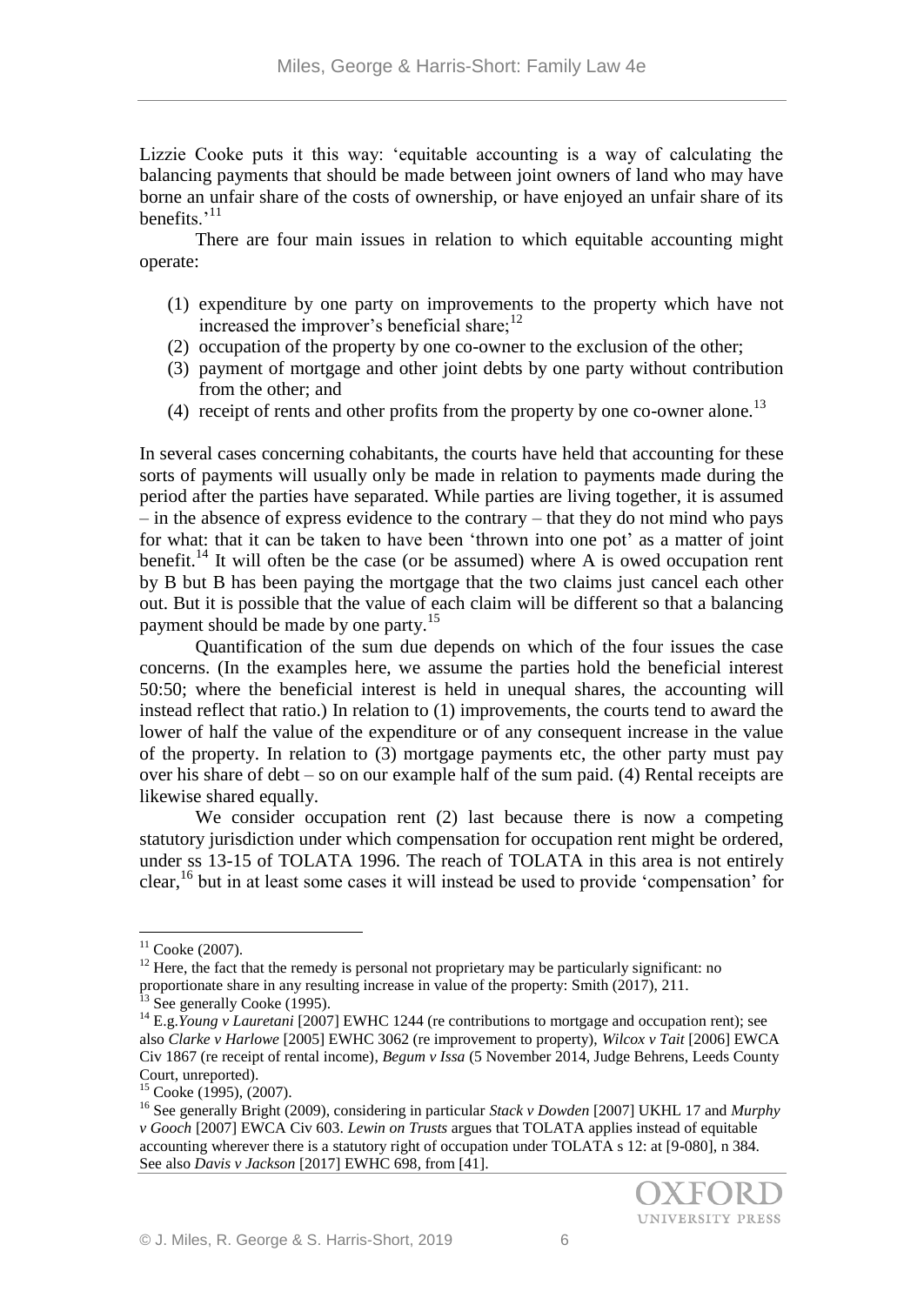a co-owner whose occupation is 'excluded or restricted' by the trustees.<sup>17</sup> Technically, Bright argues, it would seem that TOLATA should *not* apply where the trustees (often the couple in question) have not agreed that one of them should be excluded from the property – in that case, we should revert instead to equitable accounting. But the courts have seemed to use TOLATA in family breakdown cases regardless of this technical point. $18$ 

The significance of applying TOLATA to the question of occupation rent is that a court considering whether to order compensation to the excluded party under the Act, and if so in what amount, has a discretion exercisable having regard to the checklist in s 15. Under ordinary principle of equitable accounting, the sum payable by way of occupation rent will tend to be the relevant proportion (in our example, half) of the market rental value of the property. By contrast, the factors in the s 15 TOLATA checklist – the intentions of those who created the trust, purpose for which the land is held, the circumstances and wishes of each beneficiary entitled to occupy, and the welfare of minor children who occupy or who might be expected to occupy the property as their home – take the court well beyond the simple matter of market rental value. For example, the majority of the House of Lords in *Stack v Dowden* in *not* requiring Ms Dowden to pay an occupation rent to Mr Stack attached significance to the fact that she remained in the property with their three children whom both parties had a responsibility to house.<sup>19</sup>

#### *Or quantification under the constructive trust?*

*Jones v Kernott*<sup>20</sup> might have been another candidate for equitable accounting to help balance the books between separated cohabitants. Here the parties (it has been conceded) had owned the property as beneficial joint tenants under a common intention constructive trust. The parties then separated, and for the twelve years that followed Ms Jones paid all the outgoings alone while Mr Kernott occupied a new property bought by him in his sole name and made no child support payments for the couple's children. He then sought to realize his half-share in the previously shared home. As we discuss in chapter 7 of the main text (at p 484), the Supreme Court held that, in light of her post-separation mortgage payments etc., the parties' common intention had altered – a finding of a so-called 'ambulatory' common intention constructive trust – such that the parties' beneficial shares changed in favour of Ms Jones. So Ms Jones emerged with a 90 per cent share of the equity. Had the Supreme Court upheld the Court of Appeal's decision that the original intention of beneficial joint tenancy remained unaltered, Ms Jones's most obvious alternative remedy to recognize her solo payment of the mortgage would have lain in equitable accounting.

The same comment may be made in respect of *Barnes v Phillips,<sup>21</sup>* where the Court of Appeal similarly used an imputed approach to the quantification stage that brought into account both uneven mortgage repayment patterns and unpaid child maintenance, rather than equitable accounting or other personal remedies / enforcement actions (re

 $17$  TOLATA 1996, s 13(6).

<sup>18</sup> Bright (2009).

<sup>&</sup>lt;sup>19</sup> See Bright (2009), 392.

 $^{20}$  [2011] UKSC 53.

 $21$  [2015] EWCA Civ 1056.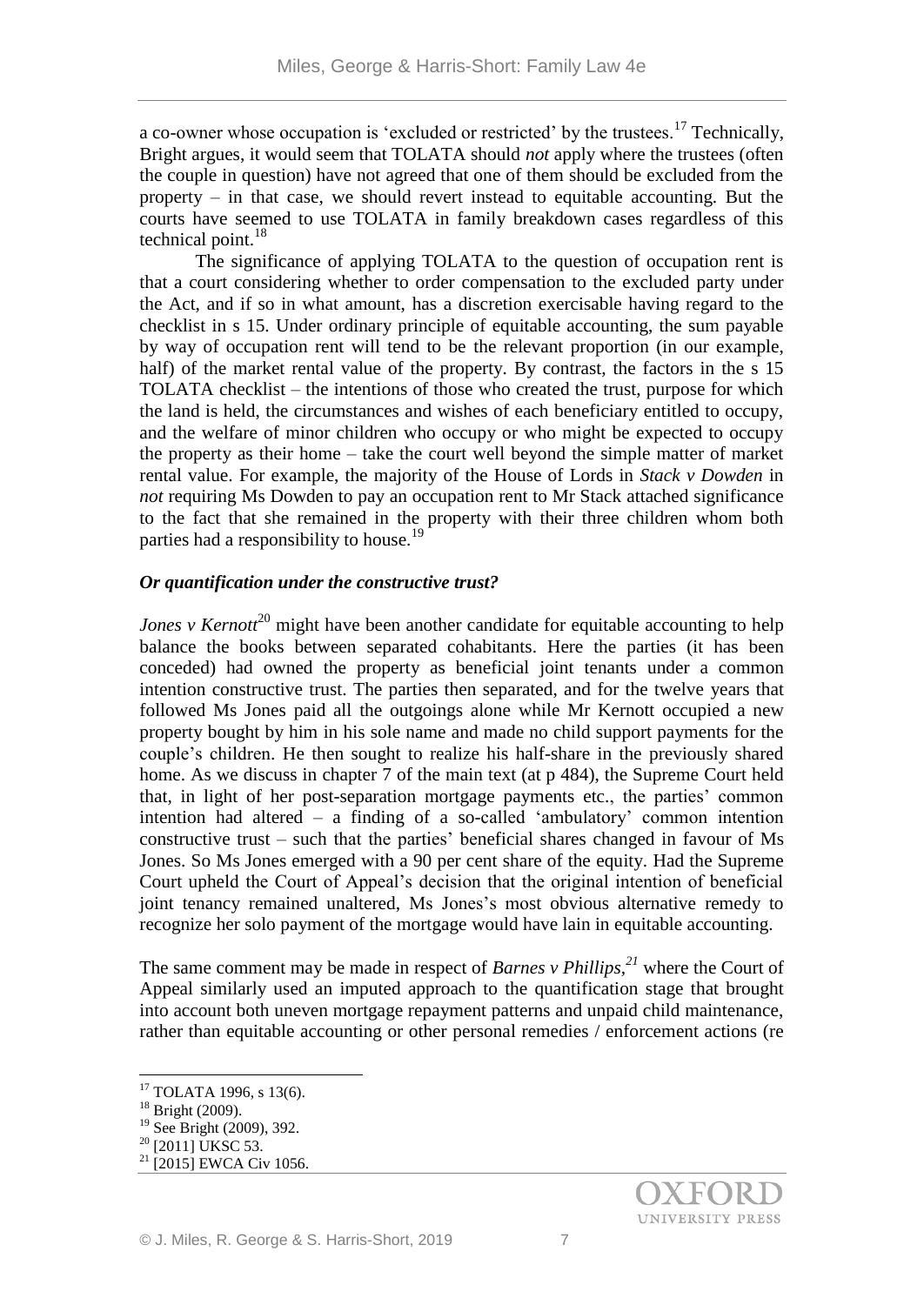the child maintenance). Bright had previously suggested that the courts should look at the parties' wider economic situation at this quantification stage and take into account, for example, whether the non-resident parent is paying child support to the parent from whom he is now seeking an occupation rent. However, it must be questioned whether clearly *personal* claims ought to be rolled into the beneficial interest in this fashion. The Court of Appeal was rightly concerned about the risk of double-counting – as the child support debt would in theory remain enforceable by the statutory agency. Bringing such matters into account in quantifying the beneficial interests also has the effect of giving the would-be personal remedy claimant what some would see as unwarranted priority in respect of that debt over third parties with an interest secured only on the defendant's (reduced) share and any unsecured creditors of the defendant.<sup>22</sup> It would be peculiar if the approach to quantification of a *property* interest should vary depending on whether there are any third parties on the scene, and so it is suggested that truly personal claims should be deployed (and child support enforcement sought) in the conventional manner in all cases.  $2<sup>3</sup>$ 

It might equally be said that the whole approach to quantification of beneficial interests in these cases, bringing into account the full range of circumstances canvassed by Baroness Hale in para 69 of *Stack,* is problematic from the perspective of any third parties. They are left waiting for a somewhat uncertain answer on quantification that will determine the extent of security that they enjoy in whichever party's assets they have an interest. Though in response to that, it has been noted that third parties commonly enjoy several mechanisms for ensuring that they will take in priority to beneficial owners.<sup>24</sup>

# **Additional bibliography for this supplement**

Bright, S. (2009). 'Occupation rents and the Trusts of Land and Appointment of Trustees Act 1996: from property to welfare?'. *Conveyancer and Property Lawyer*  378.

Cooke, E. (1995). 'Equitable accounting'. *Conveyancer and Property Lawyer* 391. Cooke, E. (2007). 'Accounting Payments: please can we get the maths right?'. *Family Law* 37: 1024.

George, M. and Sloan, B. (2017). 'Marr v Collie: Presuming too little about resulting and constructive trusts?'. Conveyancer and Property Lawyer 303.

*Lewin on Trusts (2015), 19<sup>th</sup>* edn by Tucker et al. London: Sweet & Maxwell, with Third Supplement.

<sup>22</sup> See *Davis v Jackson* [2017] EWHC 698 on why that can matter. Contrast *Mountney v Treharne*  [2002] EWCA Civ 1174 in the MCA jurisdiction, where the wife's unexecuted property transfer had priority over the bankruptcy that was declared *after* the MCA property adjustment order had been made: had the bankruptcy occurred first, it would have taken precedence.

<sup>&</sup>lt;sup>23</sup> See also *Wilcox v Tait* [2016] EWCA Civ 1867, [64] on the related point that quantification and equitable accounting must be kept distinct on the basis that the extent of the account required turns on the extent of the beneficial interests.

<sup>&</sup>lt;sup>24</sup> See Fox O'Mahony (2014), Miles (2003), and generally McFarlane et al (2015) Part D.